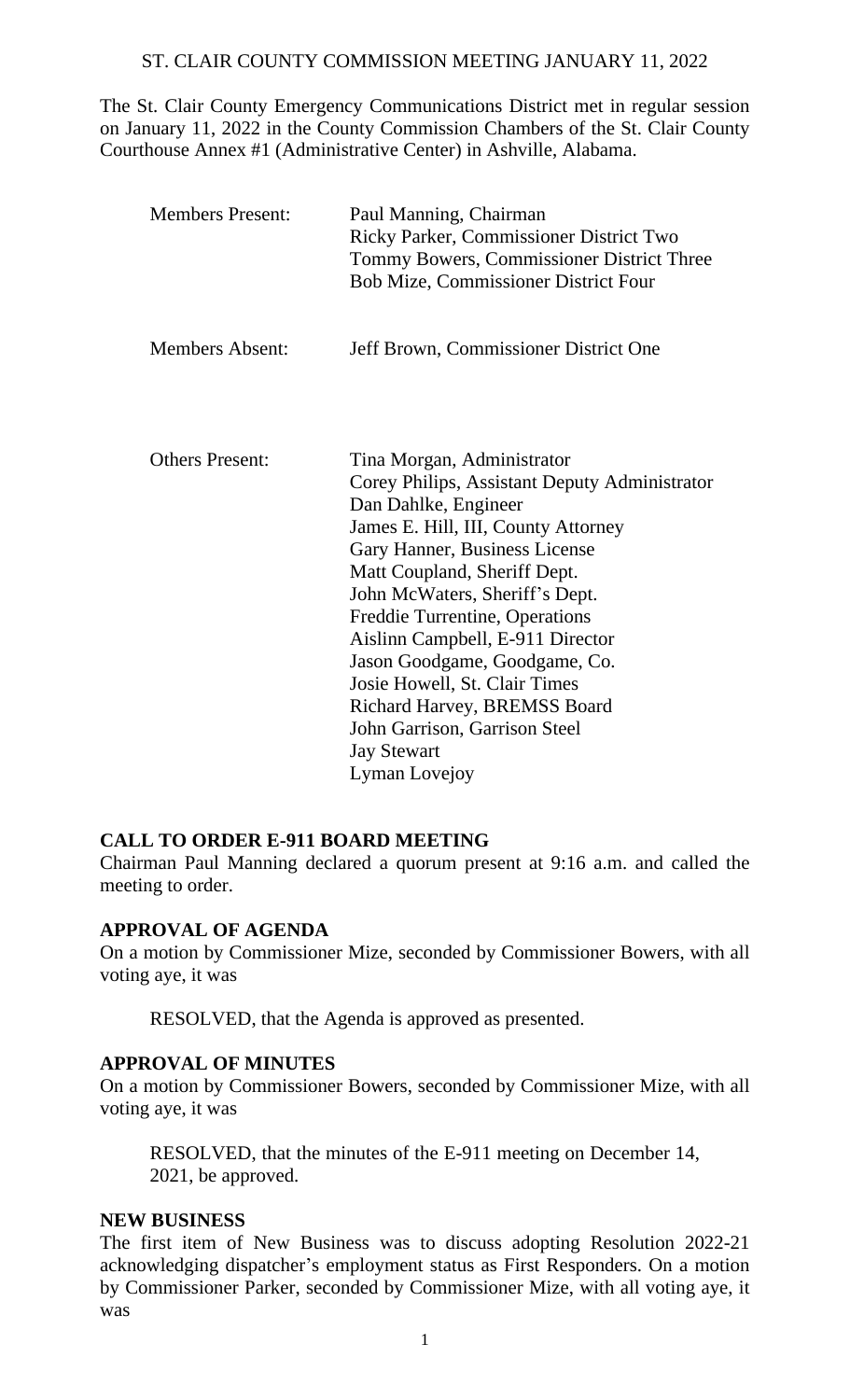### ST. CLAIR COUNTY COMMISSION MEETING JANUARY 11, 2022

RESOLVED, that Resolution 2022-21 acknowledging dispatcher's employment status as First Responders is approved. (Resolution to be made a part of these minutes as Attachment #1)

There being no further business, the meeting adjourned, subject to call, at approximately 9:20 a.m. On a motion by Commissioner Bowers, seconded by Commissioner Parker, with all voting aye.

{SIGNATURE PAGE TO FOLLOW}